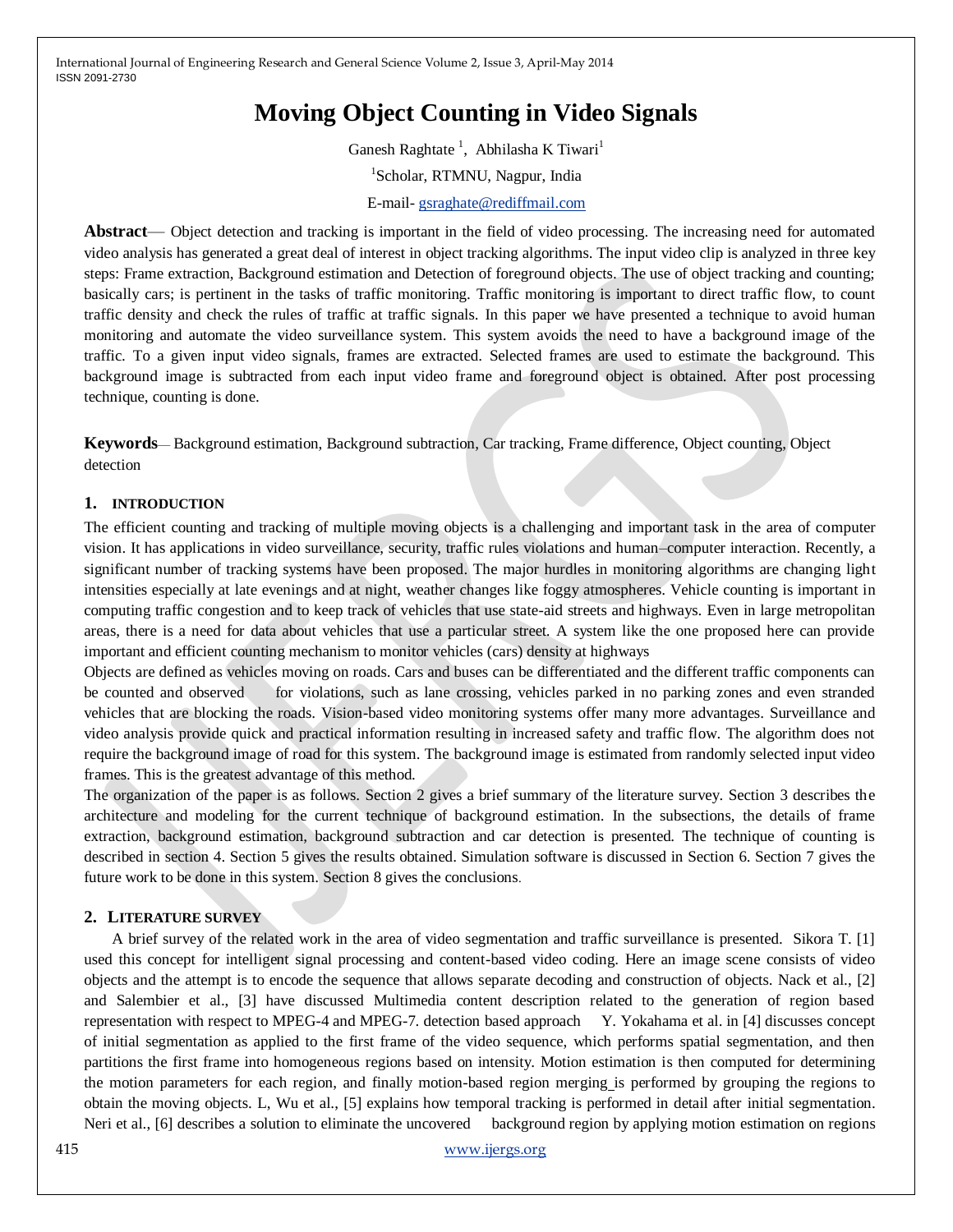with significant frame difference. The object in the foreground is then identified when a good match is found between two frame differences. The remaining region is then discarded as unwanted area. Stauder et al., [7] considers the effect of shadow of object in the background region which affects the output in change.

 In [8] tracking and counting pedestrians using a single camera is proposed. Here the image sequences are segmented using background subtraction and the resulting regions are connected then grouped and together as pedestrians and tracked. Dailey et al., [9] presents the background subtraction and modeling technique that estimates the traffic speed using a sequence of images from an uncelebrated camera. The combination of moving cameras and lack of calibration makes the concept of speed estimation a challenging job. Vibha L, Chetana Hegde [10] has background subtraction and compared with foreground registration technique.

# **3. ARCHITECTURE AND MODELING**

 Figure 1 shows the architecture of Background estimation method. Frames are selected randomly from the input video clip and are used for background estimation. From the input video frame, the background frame is subtracted to obtain the image of foreground object. Then using some post processing like median filtering and morphological closing operation a clear foreground object image is obtained. Then object tuning for object identification is done.

# **3.1 Frames extraction**

Frames are extracted from the input video clip. Here 6-7 video clips are examined which are of different atmospheric conditions, different light intensities and different traffic densities. These frames are converted into gray frames. The total number of frames which depend upon the size of the input video clip is also extracted.



**Fig 1: Architecture diagram of Background estimation technique**

## **3.2 Background estimation**

 Frames are selected randomly from the input video clip. The number may vary according to traffic density. For higher densities of traffic this number may be larger than that required lower densities of traffic. Then all these frames are averaged out by averaging filter. The resulting image formed is that of background since the objects are averaged out. This method is called background estimation. By using this method, object tracking can be done on any video clip, even if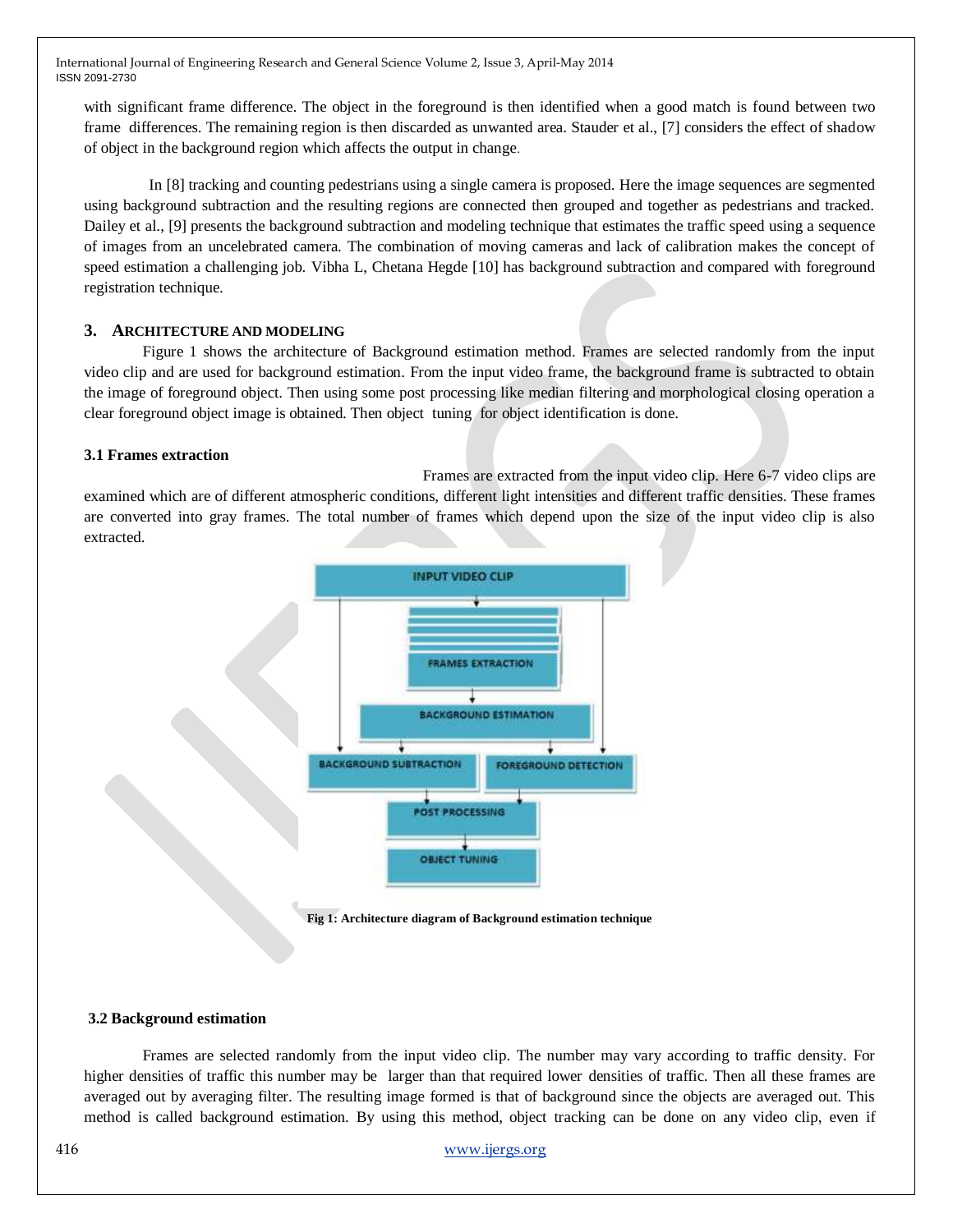background image of the clip is not available. Figure 7 below shows the background image obtained by averaging out 6-7 input video frames.





#### **3.3 Background subtraction**

 The background these frames are gray images. The result of background subtraction is a foreground object image. Fig 2 shows the result of background subtraction.



Fig a :FRAME EXTRACTED





*Figure 2 Background Subtraction* Figure 3: Post Processing Technique

## **3.4 Post processing**

 The post processing steps are applied to remove some noise in the camera images. These include filtering techniques such as median filtering. The image boundaries are smoothened and any noise is removed. This filter replaces the value of a pixel by the median of the gray levels in the neighborhood of that pixel. The formula used is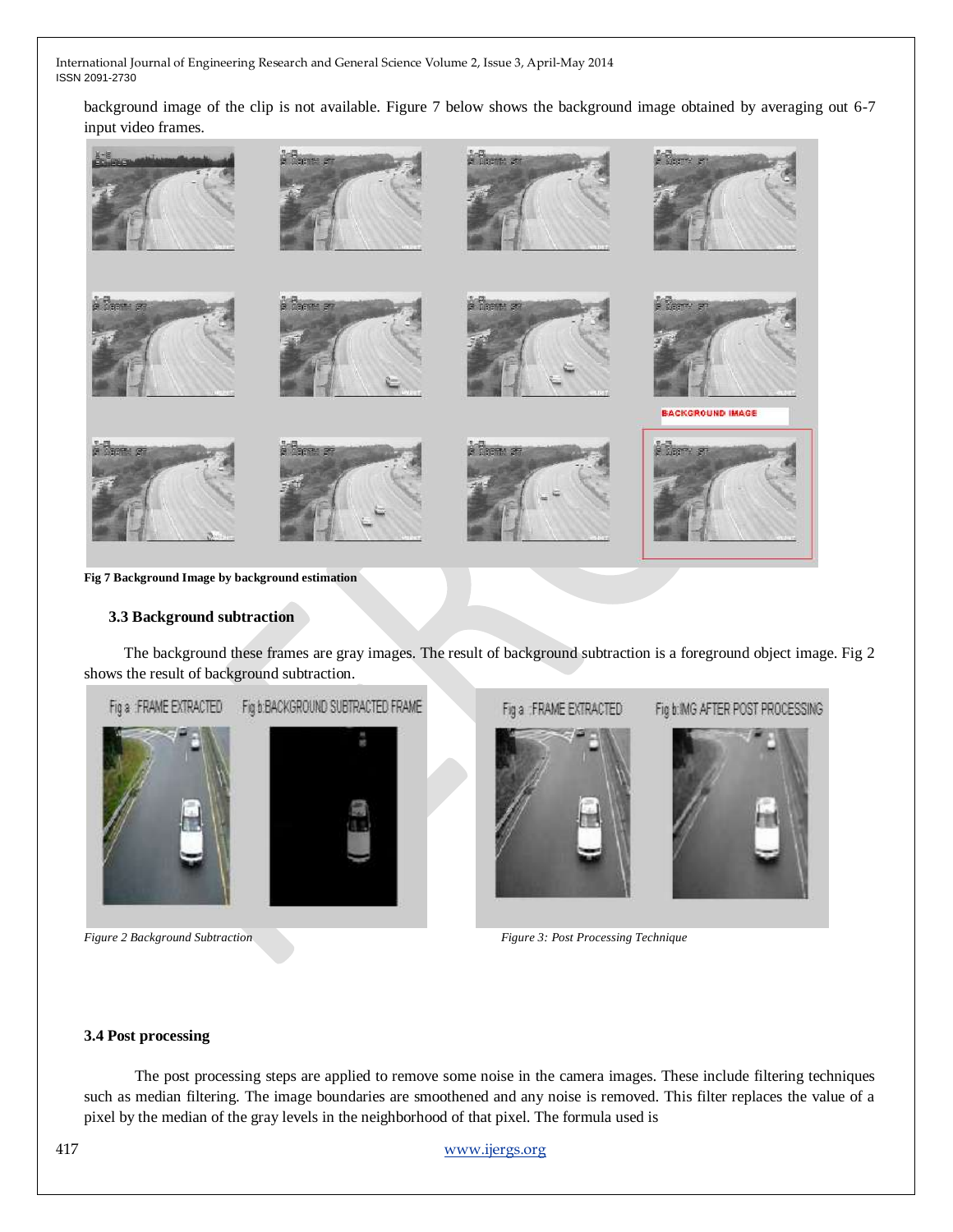f (x, y) = median {g (s, t)} (1)

#### **3.5 Object tuning**

 This post processing step is applicable in traffic monitoring and traffic surveillances systems. The output of this processing is a binary and a clearer image of the object. To get a clearer image of the foreground object a morphological closing operation is required to be done on the binary image. Fig 5 shows the binary image obtained by object tuning



*Figure 5: Object Tuning*

## **4. Object counting**

The tracked binary image forms the input image for counting. An imaginary or hypothetical line is assumed to be present across the Y-AXIS of the image frame. When any moving object (vehicle) crosses the line, it is registered and count is incremented. One variable is maintained i.e., count that keeps track of the number of vehicles and. When a new object is encountered, as soon as it crosses the line, Count is incremented, else it is treated as a part of an already existing object and the presence of the object is neglected. This concept is applied for the entire image and the final count of objects is present in variable count. A very good accuracy of count is achieved. Sometimes due to occlusions two objects are merged together and treated as a single entity.

#### **5. Simulation software**

Simulation is performed using Matlab Software This is an interactive system whose basic data element is an array that does not require dimensioning. It is a tool used for formulating solutions to many technical computing problems, especially those involving matrix representation. It provides environment in the solution of digital image processing. Matlab is a very efficient tool for image processing.

# **6. Results**

The algorithm for moving objects counting is implemented on video 'trafficcctv.avi' series 01 to 05and the results obtained are shown in fig 6. There are traffic videos of all conditions of light, foggy atmosphere, and traffic density. Fig 6a and 6c shows result of high traffic density in dim light. Fig 6b shows results of very low traffic density and brighter light. Fig 6d and 6e shows the result of our algorithm in moderate traffic. The algorithm is successful in counting moving objects when frames are displayed consecutively in series. Table 1 gives count values for different traffic counts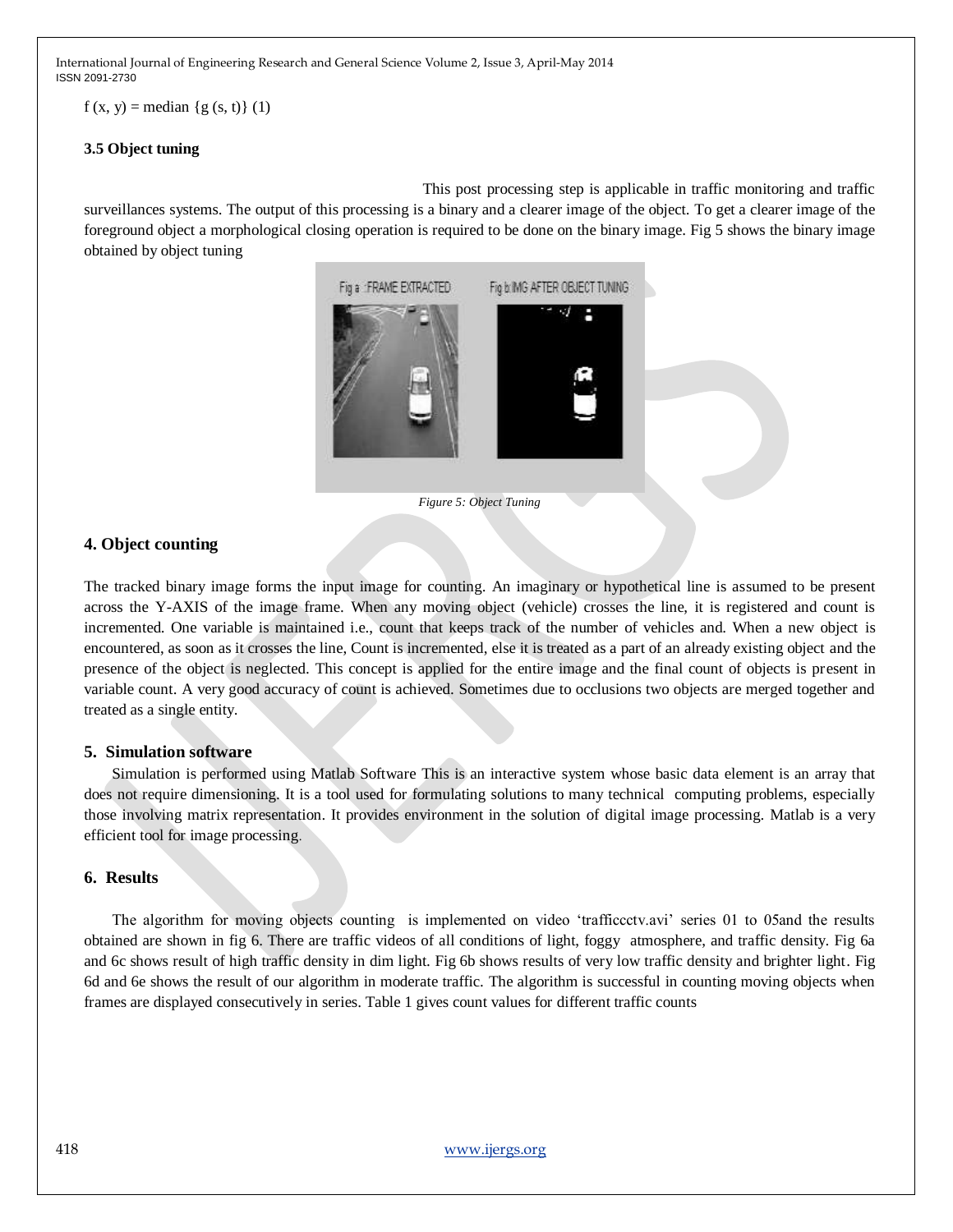| Sr.<br>No.     | <b>Traffic Video</b> | Count<br><b>Value</b><br>Obtd<br>(CO) | Actual<br>Count (CA) |
|----------------|----------------------|---------------------------------------|----------------------|
| 1              | cctv01.avi           | 9                                     | 8                    |
| $\overline{2}$ | cctv02.avi           | 5                                     | 5                    |
| 3              | cctv03.avi           | 12                                    | 12                   |
| 4              | cctv04.avi           | 7                                     |                      |
| 5              | trafficcctv.avi      | 13                                    | 13                   |

# **TABLE 1 Count Values**

**Number of Cars: 13** 







**Fig 6a. trafficcctv.avi Fig 6b**) cctv04.avi



Fig 6c) cctv03.avi Fig 6d) cctv02.avi Fig 6d) cctv02.avi Fig6e) cctv01.avi

# **7. Future work**

 The future work consists of comparing real time implementation of this project and display of the number of moving objects simultaneously. His will be very helpful in weight sensitive bridges and to control traffic congestion or traffic jam.